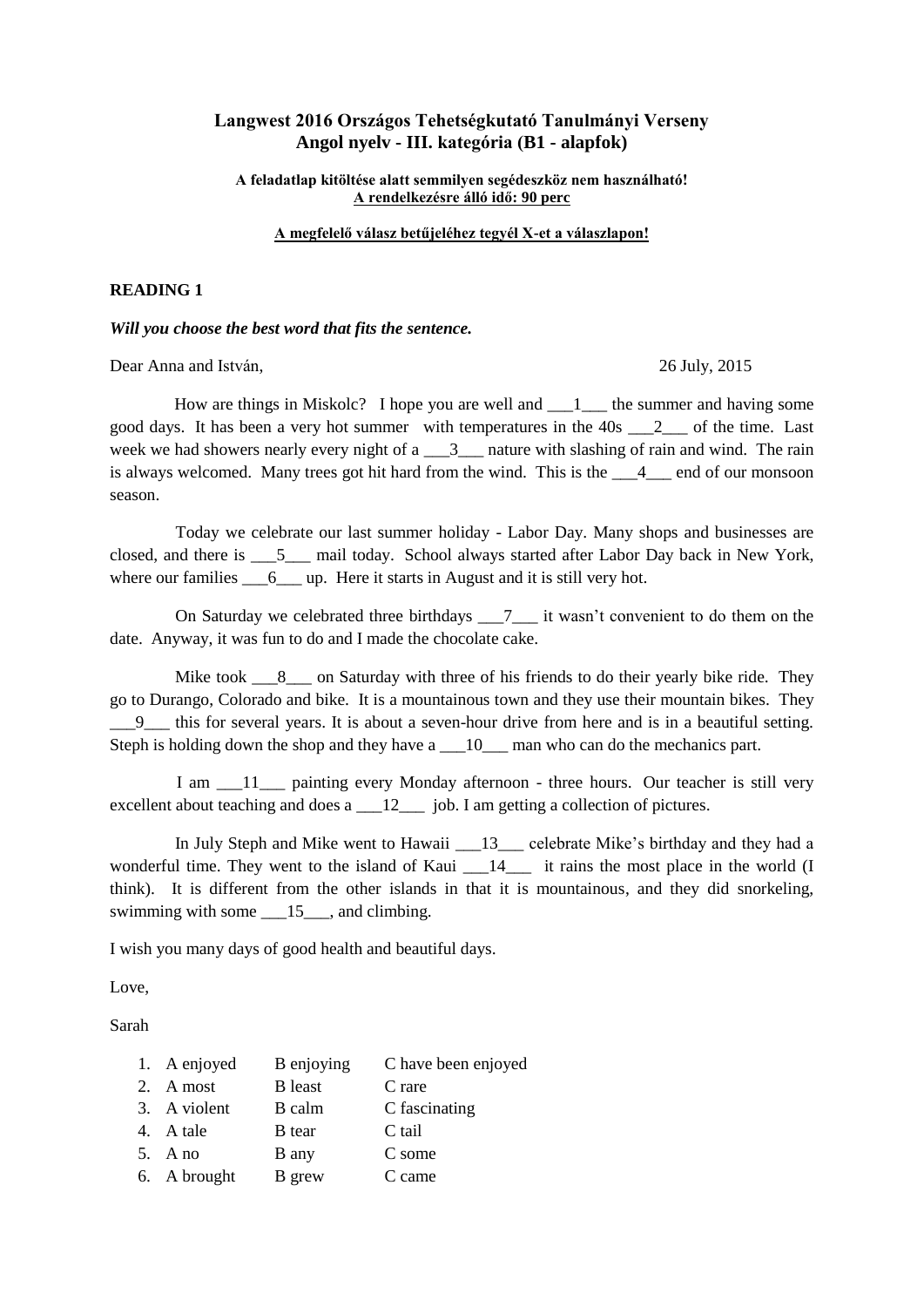| 7. A unless   | B so            | C but       |
|---------------|-----------------|-------------|
| $8.$ A in     | B up            | C off       |
| 9. A had done | B will do       | C have done |
| $10.$ A rent  | <b>B</b> hired  | C borrow    |
| 11. A still   | <b>B</b> yet    | C already   |
| 12. A mean    | <b>B</b> super  | $C$ silly   |
| 13. A to      | B so            | C because   |
| 14. A which   | <b>B</b> there  | C where     |
| 15. A turtles | <b>B</b> shells | C oysters   |

#### **READING 2**

*Will you put the parts of the conversation into the correct order.*

Peter: Gyuri, will you help me take these things to the car?

16., 17., 18., 19., 20., 21., 22., 23., 24., 25., 26., 27.

A Gyuri: Don't worry, I won't drop it. Wow, it's really heavy. I don't think I can move it by myself.

B Gyuri: Oh, no! You're moving now? I knew you were moving, but I thought you said you were moving next month.

- C Gyuri: OK, which car do you want me to put them in?
- D Gyuri: What should I take first?
- E Gyuri: Where are you taking all this stuff?
- F Gyuri: Which one is his'?
- G Peter: Bring them to my brother's car.
- H Peter: Didn't I tell you? We're moving to Szeged?
- I Peter: Let me help you with that. I don't want you to hurt your back.
- J Peter: That chair over there, but please be careful with it. It was a gift from my mother.
- K Peter: The blue Suzuki in front of the Toyota.

L Peter: Yes, that's true, but I found a new apartment on the Internet the other day and I want to move right away.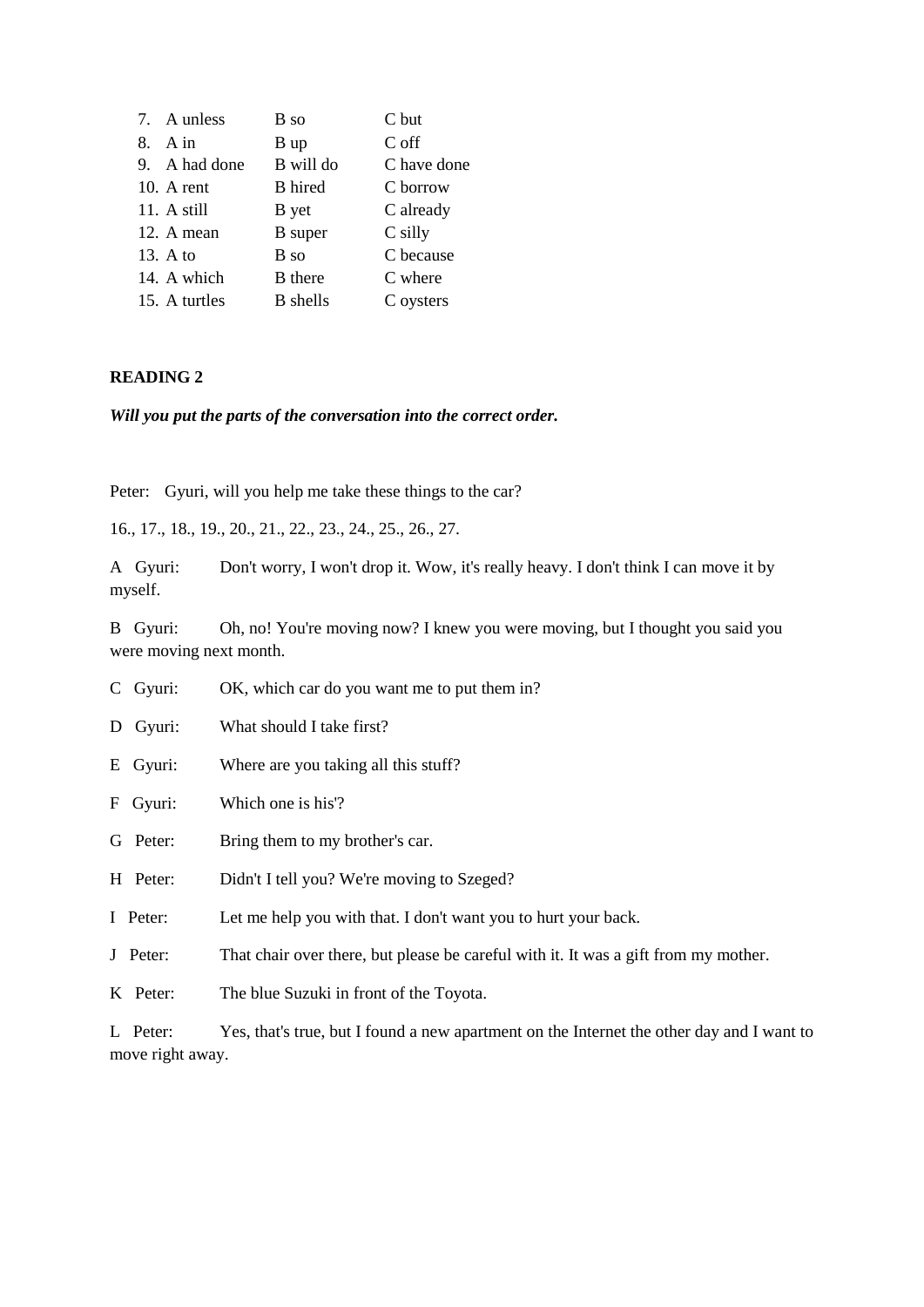#### **READING 3**

#### *Will you insert the missing parts into the gaps. There are some extra parts that you will not need.*

#### **Holy Snakes**

The Holy Snakes of the Virgin Mary 28\_ during the festivities to the Virgin Mary between August 5 and August 15 in the village of Markopoulo on the island of Kefalonia, Greece. The small black snakes appear at the church of Panagia of Langouvarda on the site of a monastery \_\_\_29\_\_\_.

The myth about these snakes is \_\_\_30\_\_\_ by pirates in 1705. The nuns prayed to the Virgin Mary for protection and were transformed into the snakes to \_\_\_31\_\_\_.

The snakes have a small cross on their head and their tongues are also in the shape of a cross. They are known to  $\frac{32}{10}$ , and they appear in and around the courtyard of the church, on the walls and on the bell tower. The snakes show no fear while the services are \_\_\_33\_\_\_. As soon as the church ceremony finishes on 15th August, they become hostile and aggressive and \_\_\_34\_\_\_. The snakes cannot be found until the following year.

The inhabitants of the villages consider them to be holy, collecting them \_\_\_35\_\_\_. It has been documented by the locals that during World War 2 and the year of the island's destructive 1953 earthquake in August, 36 The locals now use this as a sign that if the snakes do not show just before 15th August then something bad is coming.

- A and setting them on the silver icon of the Virgin of the Snakes
- B attached to the year the monastery was attacked
- C avoid being taken as prisoners
- D belong to the European Cat Snake
- E disappear back into the wilderness of the area
- F established as a nunnery and dedicated to Our Lady of Langouvarda
- G have been appearing for centuries
- H held and are harmless during the festivities
- I the snakes did not appear
- J until the last snowfall arrives
- K where snake meat is thought of as a real delicacy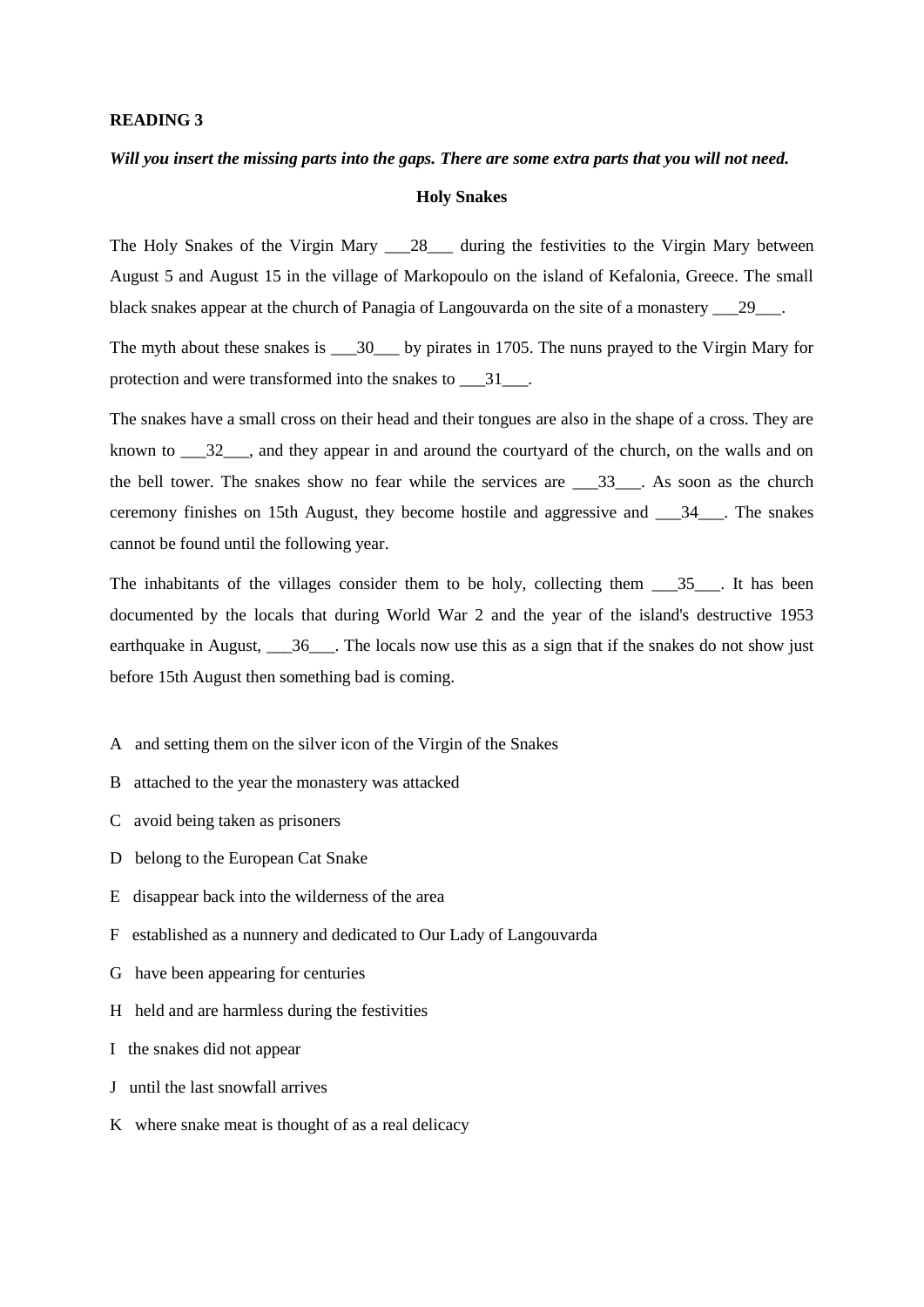### **GRAMMAR 1**

*Will you choose the best option. Mind you that it is not important to understand each and every word.*

37. If the borogoves are mimsy, I \_\_\_\_\_\_ travel to the wabe. A. was B. am C. will 38. The trelleys \_\_\_\_\_\_ breiling in the freal. A. should B. will C. were 39. How many preals \_\_\_\_\_\_ you drell yesterday? A. were B. did C. would 40. Who \_\_\_\_\_\_ the groallest students in your treems a year ago? A. was B. were C. did

### **CULTURE (ENGLISH SPEAKING COUNTRIES)**

| 41. How many countries are there in the United Kingdom (UK)? |             |                                                                                                        |  |  |
|--------------------------------------------------------------|-------------|--------------------------------------------------------------------------------------------------------|--|--|
| A. 3                                                         | B.4         | C.5                                                                                                    |  |  |
| cooked foods, with coffee or tea.                            |             | 42. A full ______ breakfast is a meal, usually including bacon, sausages, eggs, and a variety of other |  |  |
| A. English                                                   | B. American | C. Australian                                                                                          |  |  |
| 43. In ________ countries English is the official language.  |             |                                                                                                        |  |  |
| A. 12                                                        | B. 67       | C. 196                                                                                                 |  |  |
| 44. Which language is the closest to the English language?   |             |                                                                                                        |  |  |
| A. French                                                    | B. Finnish  | C. Romanian                                                                                            |  |  |
| 45. St. Patrick is from ______.                              |             |                                                                                                        |  |  |
| A. Denmark                                                   | B. Norway   | C. Ireland                                                                                             |  |  |
|                                                              |             |                                                                                                        |  |  |
| <b>GRAMMAR2</b>                                              |             |                                                                                                        |  |  |
| 46. At weekends we love walking in ________ nature.          |             |                                                                                                        |  |  |
| A. the                                                       | $B. -$      | C. a                                                                                                   |  |  |
| 47. My grandmother goes to _______ church every Sunday.      |             |                                                                                                        |  |  |
| A. the                                                       | $B -$       | C. many                                                                                                |  |  |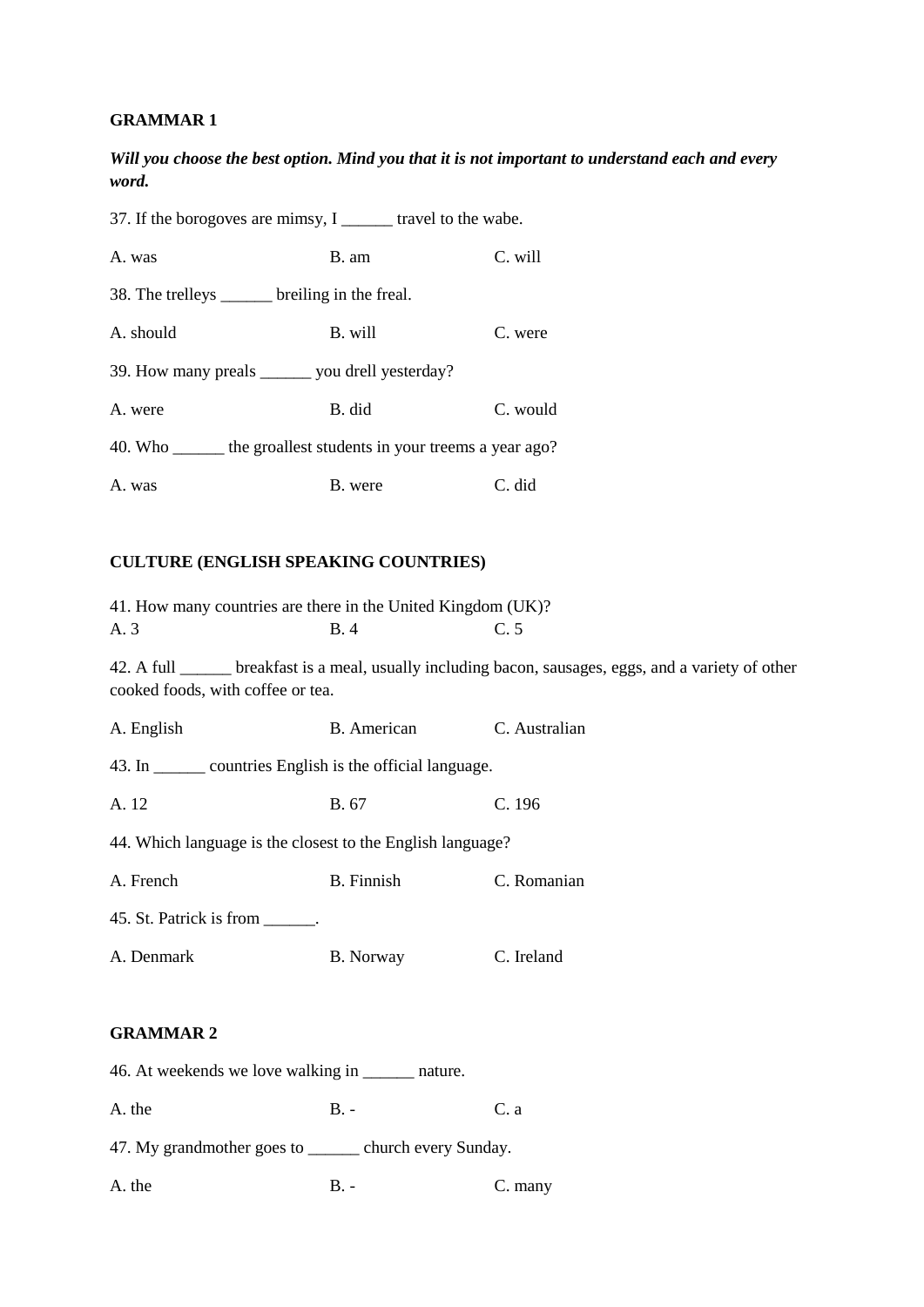| A. glass                                                                                                                                                                                                                                                                                                                                                                  | B. glasses                         | C. glasspair                                                                                 |
|---------------------------------------------------------------------------------------------------------------------------------------------------------------------------------------------------------------------------------------------------------------------------------------------------------------------------------------------------------------------------|------------------------------------|----------------------------------------------------------------------------------------------|
| 49. How ________ do you have to put into goulash soup?                                                                                                                                                                                                                                                                                                                    |                                    |                                                                                              |
| A. many potatoes                                                                                                                                                                                                                                                                                                                                                          | B. much potatoes C. many potato    |                                                                                              |
| 50. How _______ are you allowed to take with you on a plane?                                                                                                                                                                                                                                                                                                              |                                    |                                                                                              |
| A. many luggages                                                                                                                                                                                                                                                                                                                                                          | B. much luggage                    | C. many luggage                                                                              |
| 51. I haven't seen Eger since I _______ in Hungary.                                                                                                                                                                                                                                                                                                                       |                                    |                                                                                              |
| A. am                                                                                                                                                                                                                                                                                                                                                                     | B. have been                       | C. am being                                                                                  |
|                                                                                                                                                                                                                                                                                                                                                                           |                                    | 52. I in Hungary for two more days only, so I don't think I'll have time for all the sights. |
| A. have stayed                                                                                                                                                                                                                                                                                                                                                            | B. have been staying C. am staying |                                                                                              |
| 53. I _______ all my homework yesterday.                                                                                                                                                                                                                                                                                                                                  |                                    |                                                                                              |
| A. have already done B. had already done C. already did                                                                                                                                                                                                                                                                                                                   |                                    |                                                                                              |
| 54. While my father was washing the car, my mother ______.                                                                                                                                                                                                                                                                                                                |                                    |                                                                                              |
| A. has cooked                                                                                                                                                                                                                                                                                                                                                             | B. was cooked                      | C. was cooking                                                                               |
|                                                                                                                                                                                                                                                                                                                                                                           |                                    |                                                                                              |
|                                                                                                                                                                                                                                                                                                                                                                           |                                    |                                                                                              |
| "OK, I you."                                                                                                                                                                                                                                                                                                                                                              |                                    |                                                                                              |
|                                                                                                                                                                                                                                                                                                                                                                           | B. am helping                      | C. 'll help                                                                                  |
|                                                                                                                                                                                                                                                                                                                                                                           |                                    |                                                                                              |
|                                                                                                                                                                                                                                                                                                                                                                           | B. will                            | C. must                                                                                      |
|                                                                                                                                                                                                                                                                                                                                                                           |                                    |                                                                                              |
|                                                                                                                                                                                                                                                                                                                                                                           | B. saw                             | C. see                                                                                       |
|                                                                                                                                                                                                                                                                                                                                                                           |                                    |                                                                                              |
|                                                                                                                                                                                                                                                                                                                                                                           | B. singing                         | C. sang                                                                                      |
|                                                                                                                                                                                                                                                                                                                                                                           |                                    |                                                                                              |
|                                                                                                                                                                                                                                                                                                                                                                           |                                    |                                                                                              |
| 55. "I don't know how to do this exercise."<br>A. help<br>56. Oh, look at those dark clouds. It _______ rain.<br>A. 's going to<br>57. This scenery is fascinating. This is the first time I _______ such rocks.<br>A. have seen<br>58. What is this? I can hear someone ______.<br>A. to sing<br>59. "I haven't seen our English teacher for days."<br>A. Neither have I | B. Nor did I                       | C. Nor can I                                                                                 |
| 60. "Here I have got two apples. Which one would you like?"                                                                                                                                                                                                                                                                                                               |                                    |                                                                                              |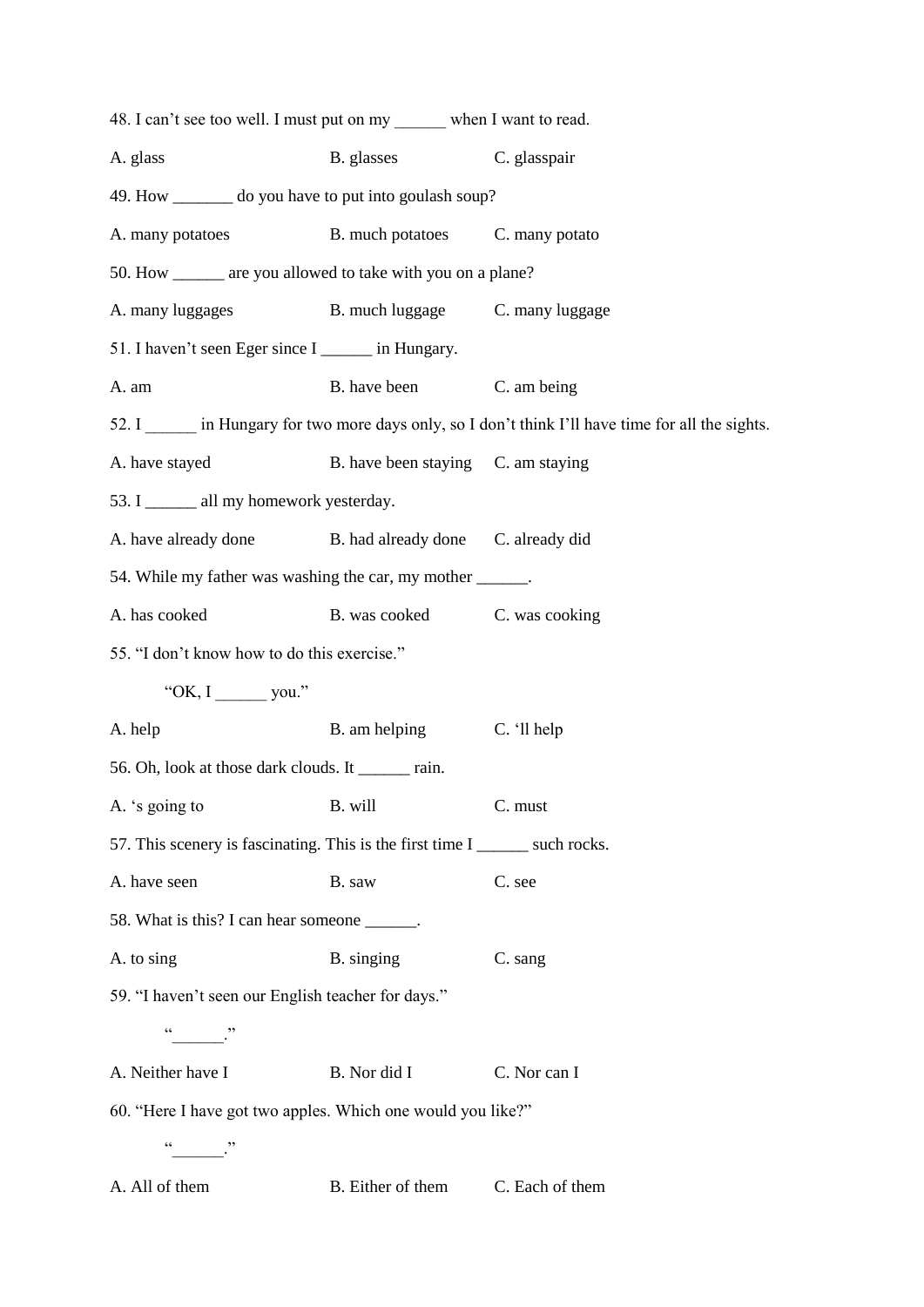| 61. knows Puskás Öcsi.                                                                 |                                       |               |  |  |
|----------------------------------------------------------------------------------------|---------------------------------------|---------------|--|--|
| A. Every football fan B. Every football fans C. All football fans                      |                                       |               |  |  |
| 62. I went to London ________ English.                                                 |                                       |               |  |  |
| A. learn                                                                               | B. that I learn                       | C. to learn   |  |  |
| 63. I will probably travel to Rio _______ I want to see the Hungarian water-polo team. |                                       |               |  |  |
| A. so that                                                                             | B. because                            | C. but        |  |  |
| 64. I to punk music but now I don't like it.                                           |                                       |               |  |  |
| A. used to listen                                                                      | B. used to listening C. didn't listen |               |  |  |
| 65. I am looking _______ my dictionary. I can't find it anywhere.                      |                                       |               |  |  |
| A. after                                                                               | B. for                                | C. at         |  |  |
| 66. My father doesn't let me ______ to the Szigetfesztivál.                            |                                       |               |  |  |
| A. to go                                                                               | B. going                              | $C.$ go       |  |  |
| 67. My new car can travel extremely ______.                                            |                                       |               |  |  |
| A. fastly                                                                              | B. faster                             | C. fast       |  |  |
| 68. The teacher gave us a moment to _______.                                           |                                       |               |  |  |
| A. ourself                                                                             | B. us                                 | C. ourselves  |  |  |
| 69. Finland is a country _______ there are fantastic lakes.                            |                                       |               |  |  |
| A. which                                                                               | B. that                               | C. where      |  |  |
| 70. I will buy a new laptop if my parents ______ me some money.                        |                                       |               |  |  |
| A. will give                                                                           | B. are giving                         | C. give       |  |  |
| 71. When we met, my old English teacher greeted me ______.                             |                                       |               |  |  |
| A. in a friendly way                                                                   | B. friendly                           | C. friendlily |  |  |
| 72. When you travel by plane, you have to drink _______ water.                         |                                       |               |  |  |
| A. a lots of                                                                           | B. lot of                             | C. plenty of  |  |  |
|                                                                                        |                                       |               |  |  |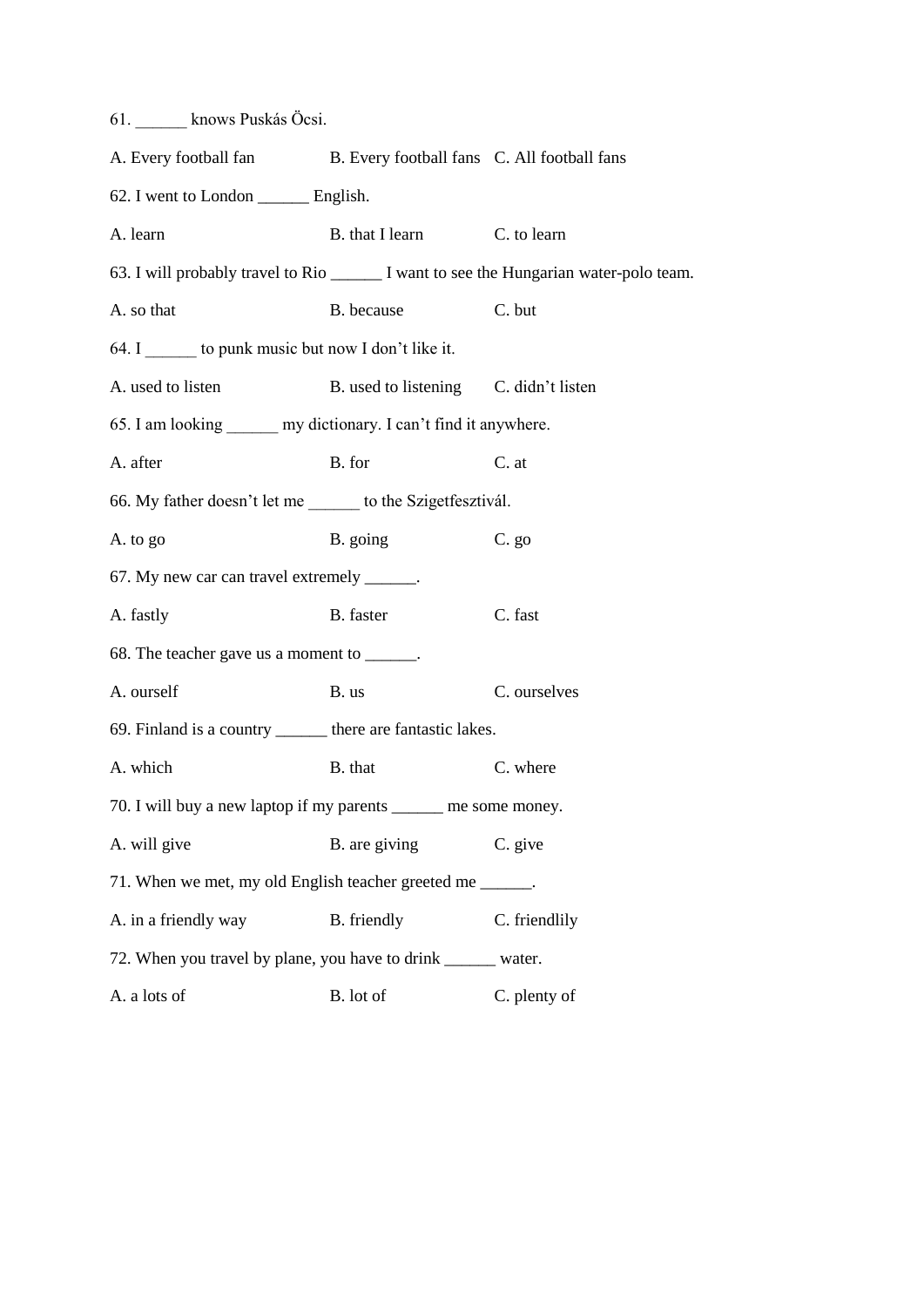## **SPELLING**

# *Which word is spelt correctly?*

| 73. A. Wednsday     | B. Wednesday     | C. Wendsday    |
|---------------------|------------------|----------------|
| 74. A. fifteenth    | B. fiveteenth    | C. fifeteenth  |
| 75. A. wheather     | B. weather       | C. wheater     |
| 76. A. pronounce    | B. pronunce      | C. pronaunce   |
| 77. A. acesible     | B. accesible     | C. accessible  |
| 78. A. amater       | B. amature       | C. amateur     |
| 79. A. bycicle      | B. bicycle       | C. bicyckle    |
| 80. A. lying        | B. lieing        | C. lyeing      |
| 81. A. knowledgable | B. knowledgeable | C. knowlegable |
| 82. A. chauffeur    | B. chafeur       | C. chaefeur    |

### **PRONUNCIATION**

# *Which is the word in which the vowel (magánhangzó) is pronounced differently?*

| 83. A. meat | B. feet | C. hit  |
|-------------|---------|---------|
| 84. A. goal | B. bowl | C. ball |
| 85. A. fear | B. hear | C. pear |
| 86. A. may  | B. why  | C. high |
| 87. A. girl | B. wear | C. turn |
| 88. A. but  | B. won  | C. gone |

### **VOCABULARY**

| 89. Could you please | me at the airport tomorrow? I have too many bags. |
|----------------------|---------------------------------------------------|
|                      |                                                   |

| A. meet                                             | B. expect      | C. wait    |  |  |
|-----------------------------------------------------|----------------|------------|--|--|
| 90. The sink is in your $\_\_\_\_\_\_\_\$ .         |                |            |  |  |
| A. kitchen                                          | B. living room | C. bedroom |  |  |
| books from he library.<br>91. You can $\frac{ }{ }$ |                |            |  |  |
| A. rent                                             | B. lend        | C. borrow  |  |  |